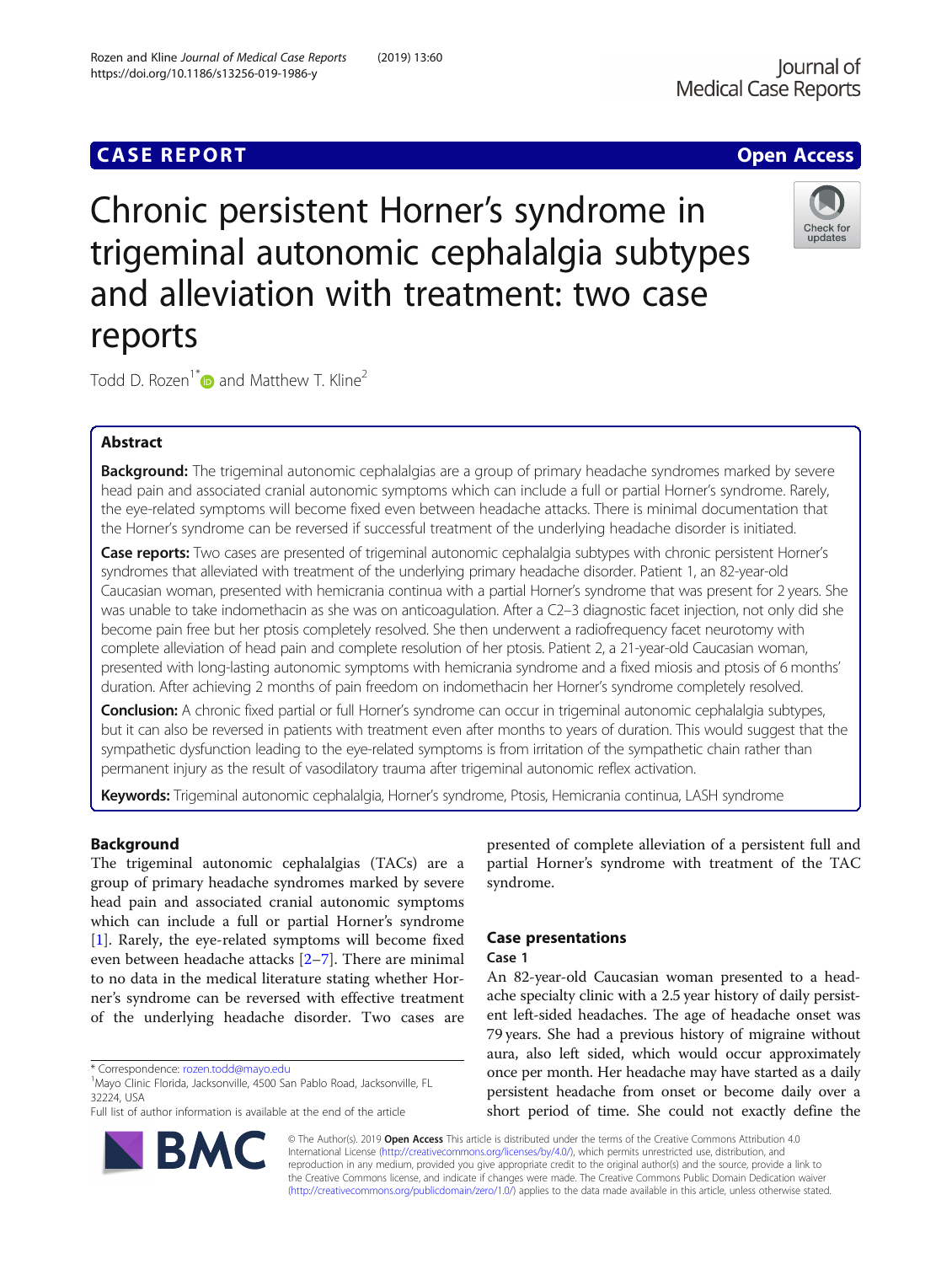temporal profile of onset. The pain location was entire left hemicranium from periorbit/retro-orbit to occipitonuchal region with the forehead and temple being the most significant area for pain. Her average daily pain intensity was 8/10 on a visual analog scale (VAS) and she would also experience exacerbations to 10/10 several times per week and these peak pain periods would last from hours to 1 full day. During the peaks she would develop migrainous (nausea, vomiting, photophobia, and phonophobia) and cranial autonomic symptoms (eyelid ptosis, lacrimation) as well as agitation. Her prior migraines never included any cranial autonomic issues. Very early on in the course of the headaches she developed a left-sided ptosis during a period of pain exacerbation that never resolved. The ptosis was present for at least 2 years at the time of her consultation.

Her past medical history was marked by several concussions during her teens and several whiplash injuries as an adult with resultant neck pain. She had atrial fibrillation and was on chronic anticoagulation therapy. She had hyperlipidemia and ulcerative colitis. Her past surgical history was marked by a cervical spine fusion from C3–7. She was a chronic tobacco smoker  $\times$  50 years. Her family history was negative including no headache disorders.

Prior to coming for consultation she had tried and failed various preventive medications including gabapentin (200 mg), valproic acid (1250 mg), amitriptyline (50 mg), nortriptyline (50 mg), propranolol (80 mg), daily oxycodone (10–15 mg per day), and onabotulinum toxin A injections. At the time of presentation she was on no headache preventive medication. She was using daily acetaminophen/aspirin/caffeine tablets up to eight per day as well as injectable sumatriptan up to 4 days per week. Her other daily non-headache-related medications included: apixaban (5 mg twice a day) and darifenacin hydrobromide (15 mg/day).

On examination she was afebrile, normotensive (118/ 69 mmHg), with a pulse rate of 60 beats per minute (bpm). A general examination was non-focal. Her neurologic/headache examination was abnormal with a positive left eyelid ptosis without a miotic pupil. There was no evidence of blepharospasm or facial spasm noted on examination to mimic the ptosis. She had tenderness to palpation over the left greater occipital nerve, left atlantoaxial joint, and the left C2–3 facet. No tenderness was noted over the left supraorbital or trochlear regions. No temporal allodynia was identified and she had positive temporal artery pulses.

Her history was very suggestive of hemicrania continua (HC) but she could not be prescribed orally administered indomethacin as she was on chronic anticoagulation therapy. HC is a primary headache syndrome marked by persistent one-sided head pain, usually of mild intensity, with pain exacerbation periods consisting of severe headache that lasts from hours to days with associated migrainous and cranial autonomic symptoms. It is one of the indomethacin-sensitive headache disorders. An injectable indomethacin (indo-test) could have been utilized to verify the diagnosis but it is not available in the USA. A presumed diagnosis of probable HC was made as she met all International Classification of Headache Disorders (ICHD-3) criteria except for indomethacin responsiveness [\[1](#page-3-0)]. Based on her cervical examination and past neck traumas with cervical fusion, a secondary form of HC from a cervicogenic generator (head pain originating in the upper cervical spine, most likely from activation of the trigeminocervical complex) was also suggested.

Laboratory testing included a normal erythrocyte sedimentation rate and C-reactive protein (CRP). Neuroimaging including a brain magnetic resonance imaging (MRI) and magnetic resonance (MR) angiography of the intracranial vessels identified a 3 mm left ophthalmic artery aneurysm, but even with surgical repair (coiling) the headaches did not improve. No other secondary issues were noted on imaging including ruling out a carotid dissection with conventional angiography. Pituitary hormones were also tested (prolactin, growth hormone, insulin-like growth factor 1) and were within normal range.

At her headache consultation she was given a high volume suboccipital nerve block (9 cc of 1% lidocaine and 1 cc of triamcinolone 40 mg/ml) leading to complete pain freedom, but only for 2 days. During this time her ptosis did improve or resolve transiently until her pain returned. As the authors previously reported on alleviation of HC with specific nerve injection procedures, our patient underwent a sphenopalatine block with moderate success  $[8]$  $[8]$ . She had no improvement with supraorbital/supratrochlear blocks. An atlantoaxial injection also showed a negative response. She had a positive response to a left C2 dorsal root ganglia (DRG) injection, but a confirmatory procedure did not help. After a C2–3 diagnostic facet injection, not only did she become pain free but her ptosis completely resolved. A confirmatory injection at the same location alleviated her head pain again, thus she underwent a radiofrequency facet neurotomy (a procedure that supplies heat to spinal-based nerves to suppress pain transmission) with complete alleviation of head pain and complete resolution of her ptosis (Fig. [1a](#page-2-0), b). After 3.5 months her headache and ptosis returned so a repeat radiofrequency procedure was completed with subsequent resolution of head pain and ptosis through an additional 3-month follow-up.

## Case 2

A 21-year-old Caucasian woman presented for consultation with a 1-year history of headaches. She had no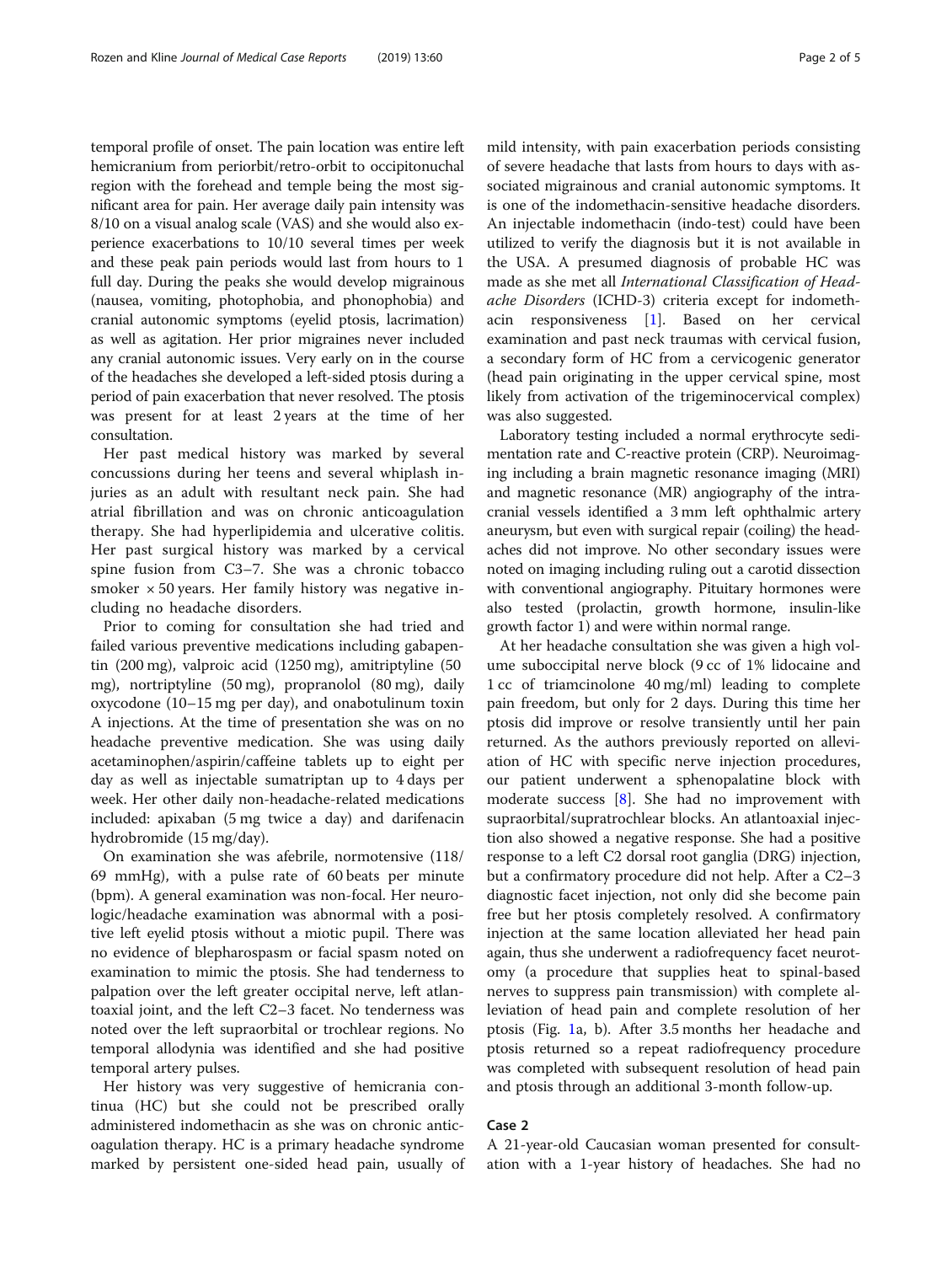prior history of head pain when she began to develop right-sided only headaches which would last from 2 to 3 days in duration. The headaches were located in a retro-orbital, periorbital, and temporal distribution. The pain was moderate to severe in intensity and would escalate to maximum intensity over approximately 1 hour. Initially the headaches occurred once per week but escalated to two to three times per week. Associated symptoms included migrainous (nausea and rare vomiting, photophobia, phonophobia, and osmophobia) and cranial autonomic features (right eyelid ptosis and miosis, conjunctival injection, lacrimation, nasal congestion, and orbital edema). Her cranial autonomic symptoms would start several hours before headache onset, last the entire duration of the headache and would then outlast the headache for several hours. Six months into her headache history she developed a right-sided full Horner's syndrome with a fixed ptosis and miosis during a severe headache

Her past medical history was marked by a diagnosis of Turner's syndrome and she also had major depression controlled on medication. She did not smoke tobacco. She was currently a student. Her family history was only significant for migraine in her sister whose headaches lacked any cranial autonomic symptoms. In regard to medications she was taking acetaminophen abortively but had tried no headache preventive medications prior to consultation. She was on sertraline 75 mg for major depression but that was prescribed long before she developed her headaches.

that never ceased, even between headache attacks.

On examination she was normotensive (100/60 mmHg) with normal pulse (72 bpm) and temperature. A general physical examination was normal except for short stature. A neurologic/headache examination (during a headache) demonstrated right-sided head allodynia with right temple, supraorbital, and trochlear nerve tenderness. She had a right-sided miotic pupil with a ptosis. Her neurovascular examination was normal with no supraclavicular, carotid, cranial, or orbital bruits. She also had no greater occipital nerve or upper cervical facet tenderness to palpation.

A diagnosis of long-lasting autonomic symptoms with hemicrania (LASH) was made based on the one-sided nature of the headaches, their episodic presentation, and, most importantly, the temporal profile of onset and offset of her cranial autonomic symptoms [\[9](#page-4-0)]. At present there are no ICHD-3 criteria for LASH syndrome although more patients with the disorder are being reported and the present case patient's headache is consistent with prior documented cases [\[1,](#page-3-0) [9\]](#page-4-0). LASH is considered one of the indomethacin-responsive headaches. The lack of interictal pain in between headache attacks ruled out HC.

Neuroimaging including a brain MRI with pituitary cuts and MR angiography of head and neck vessels with dissection protocol were completed and were normal. Pituitary hormones were also tested (prolactin, growth hormone, insulin-like growth factor 1) and were within normal range.

Short-acting indomethacin was prescribed for LASH syndrome and at a dose of 150 mg per day she was basically pain free with one breakthrough headache per month. At a dose of 200 mg per day she became completely headache free. After achieving 2 months of pain freedom on indomethacin her Horner's syndrome completely resolved. She was followed-up for another 1 year without headache or miosis/ptosis recurrence, but she was unable to come off indomethacin without her headaches returning.

## **Discussion**

Two cases are presented of TAC subtypes with chronic persistent Horner's syndromes that alleviated with treatment of the underlying primary headache disorder. Patient 1 presented with HC with a partial Horner's syndrome that was present for 2 years. After a C2–3 diagnostic facet injection, not only did she become pain free but her ptosis completely resolved. She then underwent a radiofrequency facet neurotomy with complete alleviation of head pain and complete resolution of her ptosis. Patient 2 presented with LASH syndrome and a fixed miosis and ptosis of 6 months' duration. After achieving 2 months of pain freedom on indomethacin her Horner's syndrome completely resolved. These are



<span id="page-2-0"></span>**a**

**b**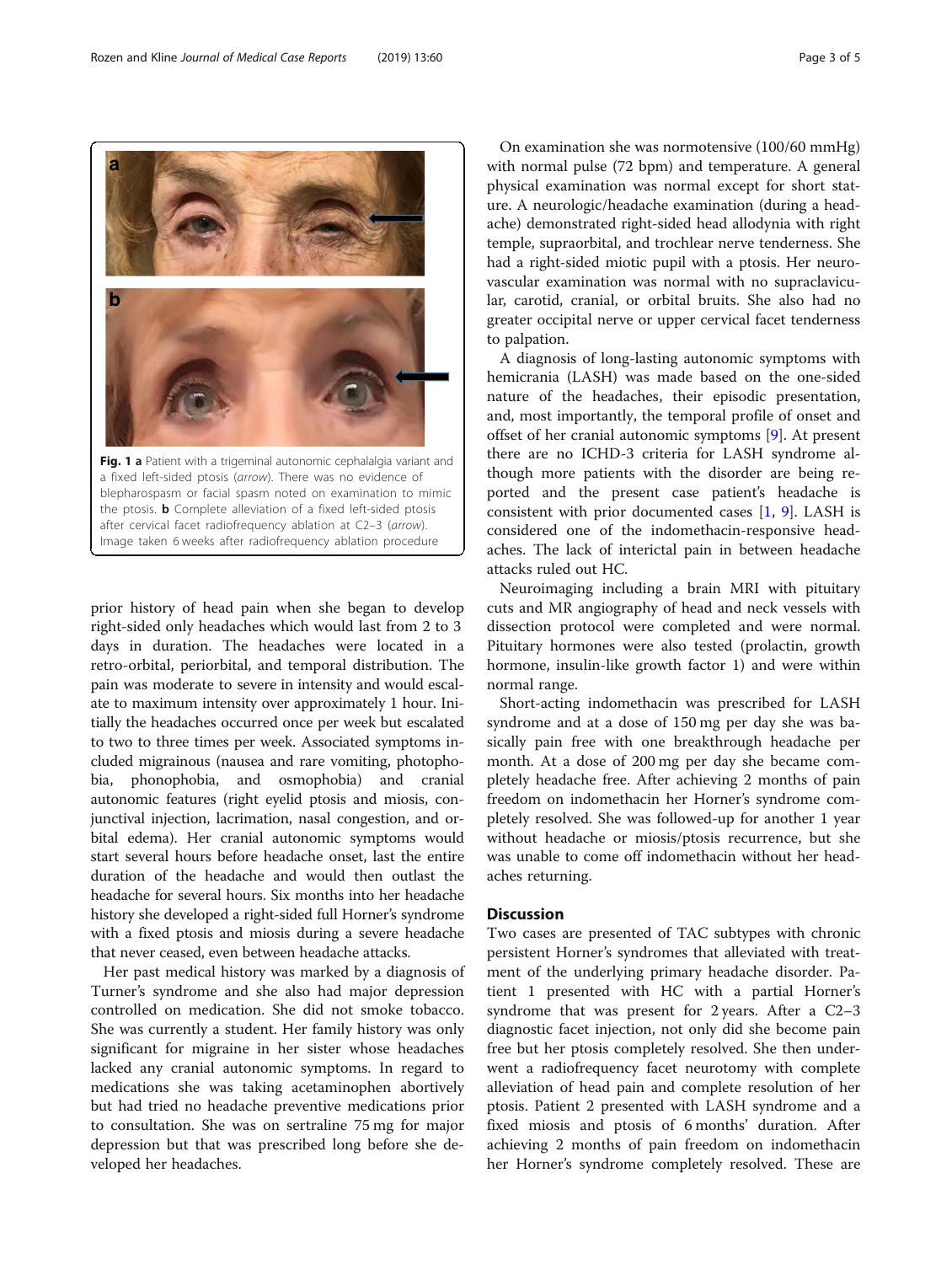<span id="page-3-0"></span>the first two documented cases in the literature of resolution of a chronic Horner's syndrome with treatment of the primary headache disorder. The presumed mechanism of a fixed or partial Horner's syndrome with the TACs is postganglionic cervical sympathetic dysfunction as the result of activation of the trigeminal autonomic reflex [\[10](#page-4-0), [11\]](#page-4-0). In essence, via a brainstem connection between the trigeminal cervical complex and superior salivatory nucleus (region of cranial parasympathetic outflow), trigeminal nerve stimulation can lead to cranial parasympathetic efferent activation with resulting release of neuropeptides (vasoactive intestinal peptide) which then leads to cranial/extracranial arterial vasodilation [[12\]](#page-4-0). Vasodilation of the internal carotid artery with presumed secondary compression of the oculosympathetic fibers that course along with it and into the cavernous sinus is the suggested etiology of the sympathetic dysfunction  $[10, 11]$  $[10, 11]$  $[10, 11]$ . As most TACs are marked by very short-lasting headache attacks (seconds to several hours), not developing a fixed ptosis or miosis would be the predicted norm as the trigeminal autonomic reflex is only activated for brief periods of time, thus any vasodilatory trauma to the cervical sympathetic chain would also be short lived. However, in patients with the chronic form of TACs (chronic cluster headache, chronic paroxysmal hemicrania) or with longer duration severe headache attacks (HC and LASH) or with more frequent daily attacks (short-lasting unilateral neuralgiform headache attacks with conjunctival injection and tearing, which is abbreviated to SUNCT), a permanent sympathetic chain fiber injury could potentially occur. At present there are only rare documented cases of a persistent partial or full Horner's syndrome in patients with cluster headache from several case series and the case of a single patient with SUNCT has also been reported [2– [7\]](#page-4-0). The two presented case reports are the first to document a persistent and partial Horner's syndrome with LASH and HC. The fascinating and unexpected resolution of a chronic fixed ptosis and miosis of long duration (6 months and 2 years) would suggest reversible sympathetic dysfunction from irritation of the sympathetic chain rather than permanent injury as the result of vasodilatory trauma. The presumed mechanism as to how the cervical facet radiofrequency procedure helped alleviate the ptosis is suppression of the trigeminal cervical complex at C2 with feedback suppression of the trigeminal autonomic reflex with resolution of internal carotid artery dilation and compression of the sympathetic chain  $[8]$  $[8]$ . In regard to how indomethacin was able to alleviate Horner's syndrome, one would assume this was also by suppressing the trigeminal autonomic reflex. However, the exact mechanism by which indomethacin is able to relieve HC, LASH, and paroxysmal hemicrania is unknown.

### Conclusion

Based on the presented case reports a chronic fixed partial or full Horner's syndrome can occur in TAC subtypes, but it can also be reversed in patients with treatment even after months to years of duration. This has not been previously documented. Short-term resolution of Horner's syndrome with diagnostic nerve blocks may be a positive predictive factor for more permanent resolution with longer term anesthesiologic procedures such as radiofrequency ablation.

#### Abbreviations

bpm: Beats per minute; CRP: C-reactive protein; DRG: Dorsal root ganglia; HC: Hemicrania continua; ICHD: International Classification of Headache Disorders; LASH: Long-lasting autonomic symptoms with hemicrania; MR : Magnetic resonance; SUNCT: Short-lasting unilateral neuralgiform headache attacks with conjunctival injection and tearing; TACs: Trigeminal autonomic cephalalgias; VAS: Visual analog scale

#### Availability of data and materials

All data related to the manuscript are within the manuscript itself.

#### Authors' contributions

TR drafted the manuscript with input from MK. Both authors reviewed and approved the final manuscript.

#### Authors' information

There is no relevant information about the authors that may aid in the readers' interpretation of the article, and understanding of the standpoint of the authors.

#### Ethics approval and consent to participate

The study was given exempt status by the Mayo Clinic institutional review board.

#### Consent for publication

Written informed consent was obtained from the patients for publication of this case report and accompanying images. A copy of the written consents is available for review by the Editor-in-Chief of this journal.

#### Competing interests

The authors declare that they have no competing interests.

#### Publisher's Note

Springer Nature remains neutral with regard to jurisdictional claims in published maps and institutional affiliations.

#### Author details

<sup>1</sup>Mayo Clinic Florida, Jacksonville, 4500 San Pablo Road, Jacksonville, FL 32224, USA. <sup>2</sup>Private Practice Interventional Pain Management, Willow Grove PA, USA.

#### Received: 3 September 2018 Accepted: 17 January 2019 Published online: 14 March 2019

#### References

- 1. Headache Classification Committee of the International Headache Society. The International Classification of Headache Disorders, 3rd edition. Cephalalgia. 2018;38:1–211.
- 2. Kunkle EC, Anderson WB. Dual mechanisms of eye signs of headache in cluster pattern. Trans Am Neurol Assoc. 1960;85:75–9.
- 3. Nieman EA, Hurwitz LJ. Ocular sympathetic palsy in periodic migrainous neuralgia. J Neurol Neurosurg Psychiatry. 1961;24:369–73.
- 4. Riley FC, Moyer NJ. Oculosympathetic paresis associated with cluster headaches. Am J Ophthalmol. 1971;72:763–8.
- 5. Vijayan N, Watson C. Evaluation of oculocephalic sympathetic function in vascular headache syndromes. Part II. Oculocephalic sympathetic function in cluster headache. Headache. 1982;22:200–2.